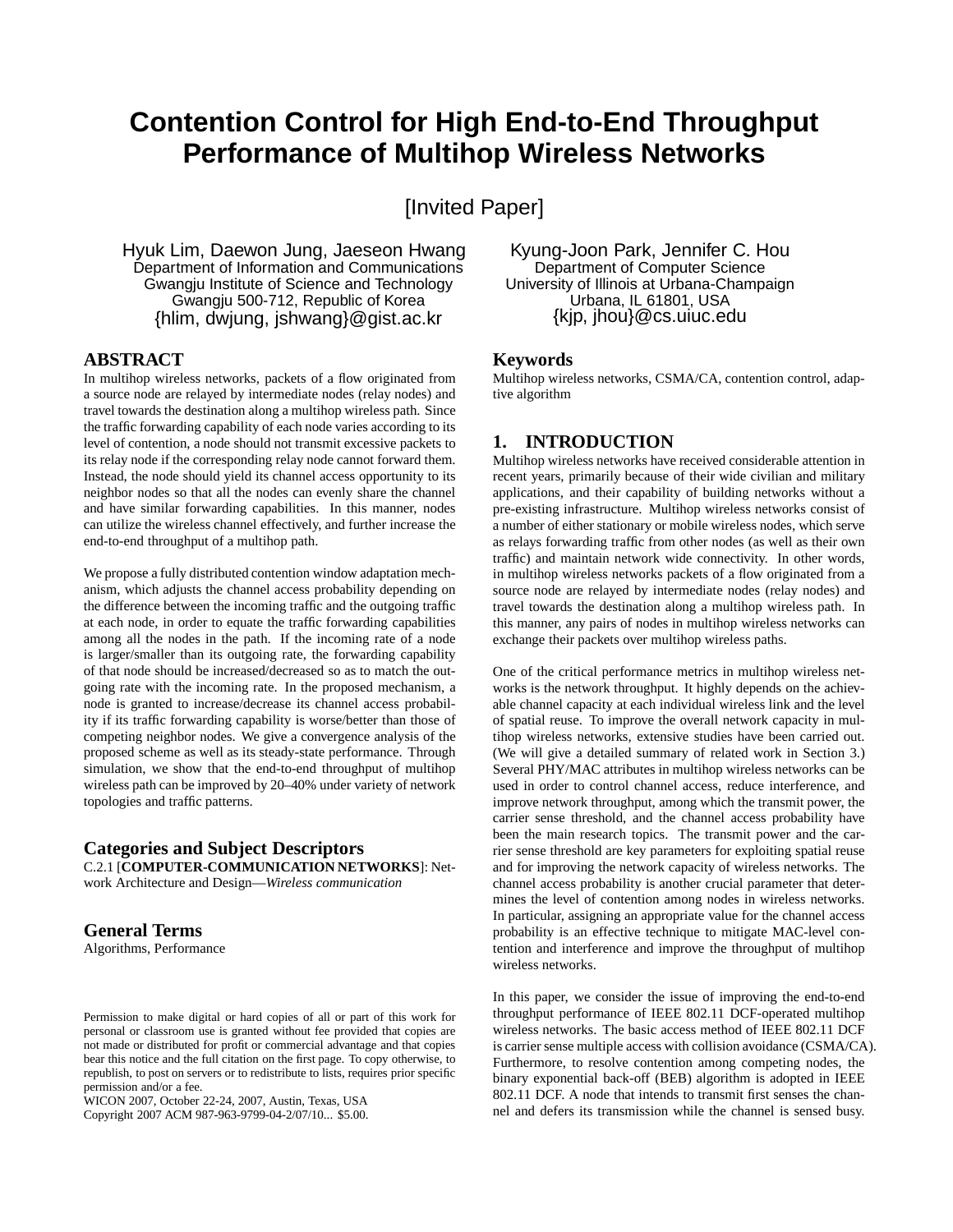When the channel is sensed idle for a specific time interval, called *distributed inter-frame space (DIFS)*, the sender chooses a random back-off timer, which is uniformly distributed in  $[0, CW - 1]$ where CW is the contention window size. CW is initially set to its minimum value  $CW_{\text{min}}$ , and is doubled up to its maximum value  $CW_{\text{max}}$  after each transmission collision. The back-off timer is decreased by one if the channel is sensed idle for one physical slot time, suspended if the channel is sensed busy, and reactivated after the channel is sensed idle again for a DIFS. The node transmits its frame when the back-off timer becomes zero. After the data frame is received without errors, the receiver sends an acknowledgment frame to the sender after a specified interval, called the *short inter-frame space (SIFS)*, that is less than DIFS. If an acknowledgment frame is not received, the data frame is presumed to be lost, and a retransmission is scheduled. Retransmissions for the same data frame can be made up to a pre-determined retry limit, L, times. Beyond this limit, the pending frame will be dropped. The CW value is reset to  $CW_{\text{min}}$  when a frame has been successfully transmitted. Note that it has been shown in previous studies, e.g, [5], that the channel access probability is a function of CW, i.e.,  $2/(CW + 1)$  in an average sense, and thus we can control the channel access probability of each node via tuning the CW value.

In the context of IEEE 802.11 DCF-operated multihop wireless networks, we devise a contention window adaptation scheme that effectively adjusts the minimum CW size,  $CW_{min}$ , of the BEB mechanism in a distributed manner. In particular, we consider the following two major issues: (i) how does  $CW_{min}$  affect the endto-end throughput of a multihop wireless path? (ii) if it is not sufficient for all the nodes on a multihop wireless path to use an optimal but fixed  $CW_{min}$  value, how does each node adaptively and independently adjust its  $CW_{min}$  value? To address the first issue, we first verify via simulation in Section 2 that the BEB algorithm with a fixed value of  $CW_{min}$  is not sufficient to improve the end-to-end throughput of a multihop path. In order to resolve this issue and further improve the network throughput, we propose a fully-distributed contention window adaptation scheme. Specified in a set of iterative updating rules, the proposed scheme adaptively controls  $CW_{\min}$  by considering the level of traffic forwarding ratio. If the current ratio of incoming packets to outgoing packets is above/below than a pre-determined forwarding capability (which we set to between 0 and 1) in a given interval, the  $CW_{\text{min}}$  value will be set to a larger/smaller value in order to decrease/increase the channel access probability. We provide a convergence analysis of the proposed algorithm and evaluate its steady-state performance. Moreover, through simulation, we show that the end-to-end throughput of a multihop wireless path can be improved by 20–40% under a wide variety of network topologies and traffic patterns.

The rest of the paper is organized as follows: In Section 2 we motivate our proposed work by evaluating the throughput performance of a multihop wireless path. In Section 3, we provide a summary of related work in literature. In Section 4, we propose a contention window adaptation algorithm for maximizing the endto-end throughput in multihop wireless networks. This is then followed by a simulation study in Section 5. Finally, we conclude the paper in Section 6.

## **2. MOTIVATION**

To investigate how the contention among nodes affects the end-toend throughput of a multihop wireless path, we perform simulation for a chain topology with 7 nodes operating in the IEEE 802.11 DCF mode (Fig. 1), where only the source node sends packets at a

rate of 5 Mb/s to the destination node through intermediate nodes. In Fig. 1, adjacent nodes are within the transmission range of each other, and the carrier sense range is approximately twice of the transmission range. Nodes within a carrier sense range compete for the same channel and interfere with one another. In Fig. 1, the source node competes with two nodes  $(n_1 \text{ and } n_2)$ , while  $n_1$  competes with three nodes (source,  $n_2$ , and  $n_3$ ). Thus, the channel access probability for the source node will be approximately 1/3 while that for  $n_1$  and  $n_2$  will be 1/4 and 1/5, respectively. Since the number of competing neighbor nodes determines the transmission attempt rate, each node will have different forwarding capability depending on its deployment.

It is obvious that the traffic forwarding capabilities are not the same for nodes along a multihop path in the chain topology given in Fig. 1, due to the fact that each node has a different number of competing nodes. One may think that there exists an optimal channel access probability (or equivalently, an optimal value of  $CW_{\min}$ ) that gives the maximal throughput of the multihop path. Figure 2(a) shows the throughput performance when  $CW_{\text{min}} = 16, 32,$  and 64. Note that each node has a fixed value of  $CW_{\text{min}}$ , which is the same for all the nodes, in the first transmission attempt, and then the CW value is adapted in compliance with the BEB mechanism. The  $x$ -axis in Fig. 2 is the hop-count from the source, and thus the throughput at the last node (i.e., hop-count  $= 6$ ) corresponds to the end-to-end throughput of the overall path. Several important observations can be made from Fig. 2(a):

- The throughput at the first hop is high, but rapidly decreases at the next hop under all the cases. For example, the throughput is reduced by half for  $CW_{\text{min}} = 16$ . This throughput behavior implies that the first relay node  $(n_1)$  fails to forward all the packets received from *source* to the next node  $(n_2)$ , resulting in dropping a large amount of packets.
- The smallest CW<sub>min</sub> does not give the highest end-to-end throughput even though it can achieve the highest throughput at the first hop. If one of the nodes within the same carrier sense range accesses the wireless medium aggressively, other nodes have a lesser chance to access the channel. Thus, if the sender grasps the channel more often than the first relay node  $(n_1)$ , the throughput of  $n_1$  will further degrade. Consequently, the case for  $CW_{\text{min}} = 16$  gives the lowest end-toend throughput with the highest throughput of the first hop.
- Starting from the third hop, the throughput of relayed traffic at each node does not decrease and is approximately the same as the end-to-end throughput because the data rate is sufficiently reduced at the precedent nodes, and thus the contention among nodes are not severe.

Based on the above observations, we conclude that if nodes with a different traffic forwarding capability contend with each other with the same  $CW_{\text{min}}$  value, the node with the largest forwarding capability may grasp the wireless medium aggressively and eventually causes the decrease in the end-to-end throughput of the multihop path. Consequently, the BEB mechanism with fixed parameters does not resolve the *intra-flow interference* problem (i.e., the interference among packets of a connection that is routed on the same multihop path). Thus, we need to differentiate the channel access probability of each node by adjusting the CW size depending on the traffic forwarding capability.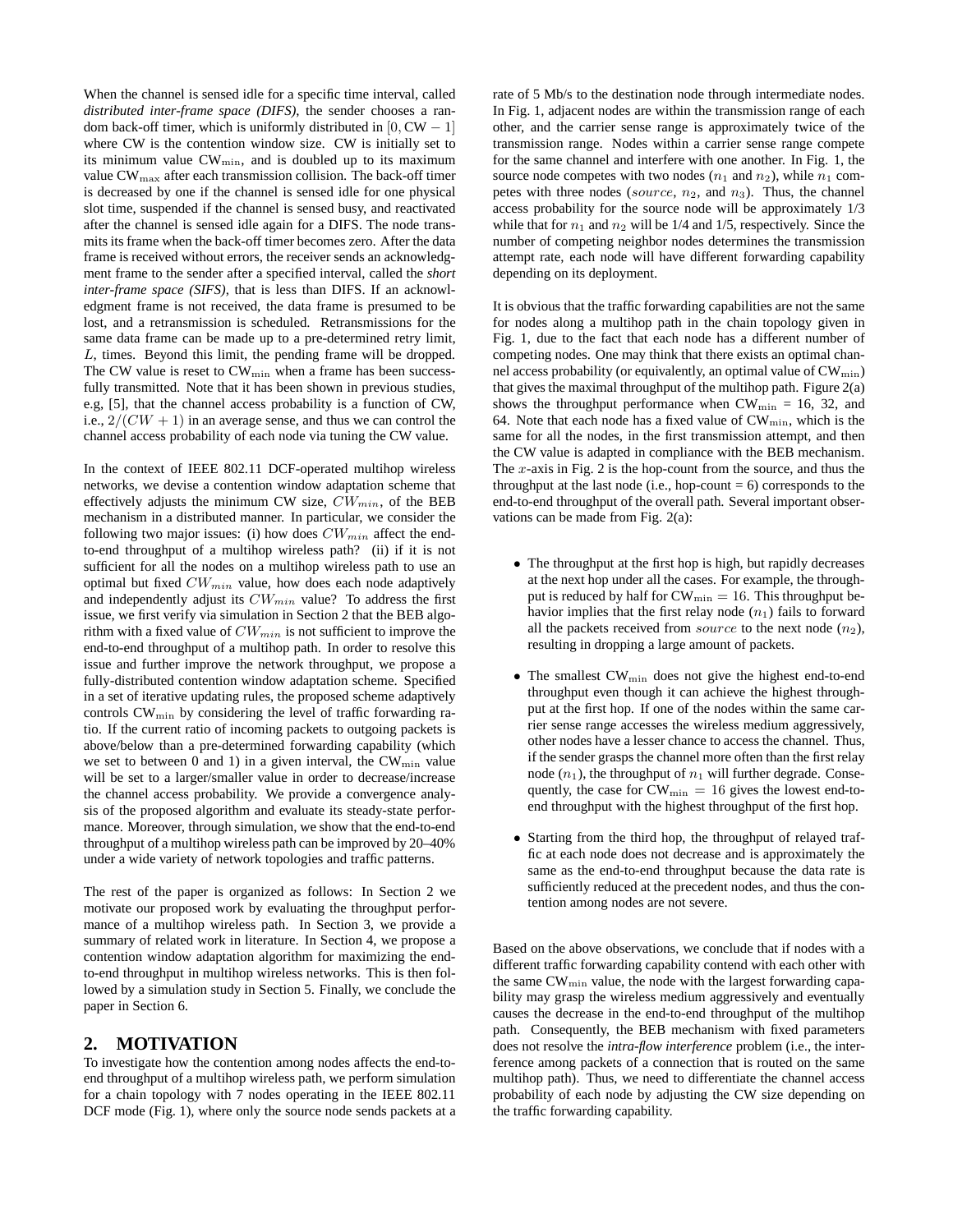

**Figure 1: A multihop wireless path consisting of a source node, a destination node, and five relay nodes.**



**Figure 2: Throughput performance of a 6-hop wireless path for a fixed, single CW**min **and an adaptively selected CW**min**. (The throughput at the last hop-count is the end-to-end throughput of the multihop wireless path.)**

Fig. 2(b) shows the throughput result when the  $CW_{\text{min}}$  value of each node is adjusted (by our proposed algorithm in Section 4). It is noticeable that the throughput achieved under the  $CW_{\min}$  adaptation scheme does not vary with respect to the hop-count. This result implies that none of the relay nodes forwards excessive packets to its corresponding receiver. In comparison with the fixed  $CW_{\min}$ case, the  $CW_{\text{min}}$  adaptation scheme only renders a lower throughput at the first hop. The throughput at all the other hops as well as the end-to-end throughput is higher with the use of the CW<sub>min</sub> adaptation scheme. In summary, by differentiating the contention window size at each node, all the other nodes except the source are able to increase the traffic forwarding capability, which results in a significant increase in the end-to-end throughput.

As shown in the above example in Fig. 2, in order to improve the throughput of multihop wireless networks, we have to consider the following issues: (i) how to estimate the traffic forwarding capability at each node; (ii) how to differentiate the contention window size depending on the traffic forwarding capability; and (iii) how to increase the end-to-end throughput by regulating the throughput of traffic relayed at each hop in a distributed and scalable manner. We will deal with these issues in detail and propose a fully distributed, adaptive algorithm for controlling the contention window size in the next section.

# **3. RELATED WORK**

Spatial reuse in wireless networks increases the overall network capacity by allowing concurrent transmissions that are spatially far enough not to interfere with each other. There exist abundant research results on how to exploit spatial reuse for improving the performance of wireless networks. We categorize these recent research efforts into the following three topics: tuning of the Back-off Parameters, transmit power control, and adjustment of carrier sense thresholds.

## **3.1 Tuning of the Back-off Parameters**

In IEEE 802.11 DCF, the back-off parameters such as  $CW_{\text{min}}$  and CWmax are fixed, which is insufficient to guarantee a satisfactory performance under various network scenarios such as different network densities, different network topologies, and/or different network loads. To analyze the impact of the back-off parameters on network performance, Bianchi proposed a model for the back-off process by a two-dimensional Markov chain [3]. Using this model, it was shown that the number of stations and the minimum CW size have significant impacts on the overall performance of IEEE 802.11 DCF. Accordingly, extensive studies on improving network capacity by adapting back-off parameters have been carried out [4–6, 16]. Cali *et al*. [5] proposed a distributed algorithm called IEEE 802.11+, which enables each node to estimate the number of contending nodes at any given time. They also derived an analytical model which gives a theoretical maximum bound on the network capacity. Bianchi and Tinnirello [4] showed that the number of competing stations can be expressed as a function of the collision probability on the channel. Then, they proposed an extended Kalman filer with a change detection mechanism in order to estimate the number of competing stations. Kwon *et al*. [6] proposed a *fast collision recovery (FCR)* protocol, which is a contention-based protocol that redistributes the back-off timer among all competing stations with an objective of reducing the idle back-off time.

## **3.2 Transmit Power Control**

The issue of power control has been extensively studied in the context of topology maintenance, where the objective is to preserve a graph-theoretic network connectivity, to reduce power consumption, and mitigate MAC-level interference [7, 8, 12–14]. Power control for the purpose of increasing spatial reuse and network capacity has been treated in the PCMA protocol [9], the PCDC protocol [10], and the POWMAC protocol [11]. In [9], Monks *et al.* proposed PCMA, in which the receiver announces its interfer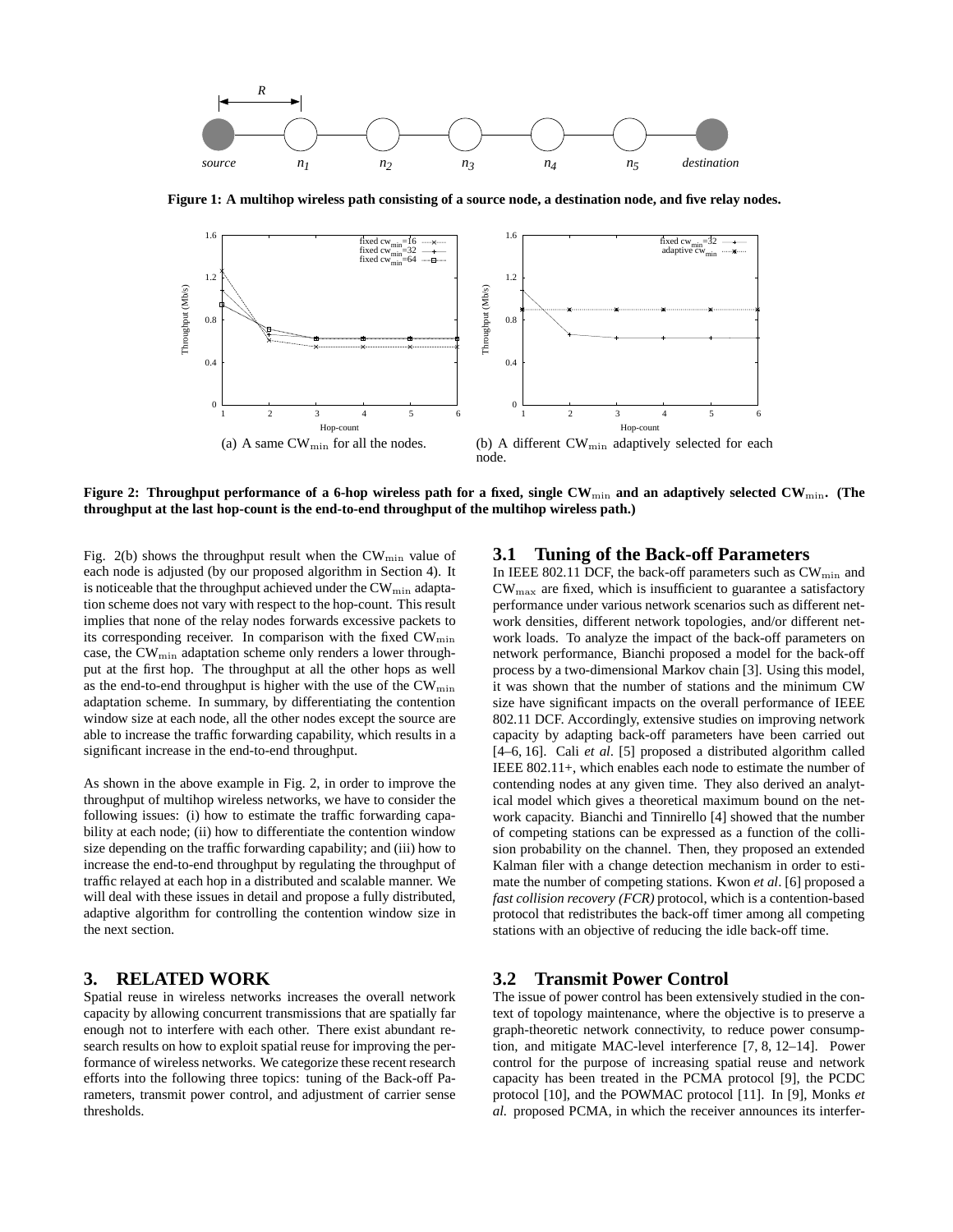ence margin that it can tolerate on an out-of-band channel and the transmitter selects its transmit power that does not affect any ongoing transmissions. Muqattash and Krunz also proposed PCDC and POWMAC in [10, 11] respectively. The PCDC protocol constructs the network topology by overhearing RTS/CTS packets, and the calculated interference margin is announced over an out-of-band channel. On the other hand, the POWMAC protocol uses a single channel for exchanging information on the interference margin.

## **3.3 Carrier Sense Threshold Adjustment**

The carrier sense threshold is also a key parameter for determining the level of spatial reuse. The impact of the carrier sense threshold on the network capacity has been studied in [15, 17–21]. Zhu *et al.* [21] determined an optimal carrier sense threshold value which maximizes spatial reuse for several regular topologies. Based on the SINR (signal to interference plus noise ratio) required to sustain a predetermined transmission rate, Zhu *et al.* proposed in [20] a dynamic algorithm that adjusts the carrier sense threshold in order to set the SINR of each transmission to a given level. Vasan *et al.* [15] proposed an algorithm, called *echos*, to dynamically adjust the carrier sense threshold in order to allow more flows to co-exist in 802.11-based hotspot wireless networks. Yang and Vaida [18] considered several factors such as MAC overhead, transmission rate, and network density in selecting optimal carrier sense threshold that maximizes the aggregate throughput. More recently, Yang *et al.* [19] proposed a joint control algorithm for allowing each node to determine the transmit powers and the carrier sense thresholds in a distributed manner, with the objective of maximizing the network capacity. Note that the control algorithm adjusts the carrier sense threshold of each node (to eliminate hidden nodes) in a static manner.

# **4. A CONTENTION CONTROL FOR MUL-TIHOP NETWORKS**

In multihop wireless networks, the achievable throughput is limited by intra- and inter-flow interference. Specifically, flows that are routed along different paths within the interference range compete for the channel bandwidth, resulting in inter-flow interference. On the other hand, consecutive packets in a single flow may be spread over the route to their destination and may interfere with one another. As each node is exposed to a different level of interference, it has a different traffic forwarding capability. We define the traffic forwarding capability  $\alpha_i$  as the ratio of the rate of incoming and outgoing traffic at a node i:

$$
\alpha_i = h_i^{out} / h_i^{in}.
$$

If a node  $i$  can forward all the received packets to its neighbor node without packet loss, then  $\alpha_i$  is equal to 1. On the other hand, if node i receives a large number of packets but cannot forward them at the same rate as it receives, then  $\alpha_i$  is less than 1. If node i has the smallest forwarding capability  $\alpha_i$  among the nodes on the multihop path, it may be a bottleneck relay node of the path. In this case, we have two choices to deal with this bottleneck problem: (i) node i may ask neighbor nodes to reduce the transmit rate because it cannot handle it; (ii) it may increase the channel access probability in order to relay more packets. In fact, if the node  $i$  increases the channel access probability, the neighbor nodes cannot help reducing the transmit rate because they are sharing the wireless medium with the node *i*.

We set the target traffic forwarding capability (denoted by  $\alpha^*$ , 0  $\ll$  $\alpha^*$  < 1) which each relay node is expected to have in a steady **Algorithm 1** Adaptive contention algorithm for each node

- 1: // InPackets: the number of all the incoming packets for T
- 2: // DstPackets: the number of outgoing packets whose destination is itself.
- 3: PureInPackets = InPackets DstPackets 4:
	-
- 5: // OutPackets: the number of all the outgoing packets for  $T$
- 6: // SrcPackets: the number of incoming packets whose source is itself.
- 7: PureOutPackets = OutPackets SrcPackets
- 8:
- 9: **if** PureOutPackets > PureInPackets **then**<br>10: PureOutPackets ← PureInPackets 10: PureOutPackets ← PureInPackets
- 11: **end if**
- 12:

13:  $CW_{\text{min}} \leftarrow CW_{\text{min}} + \frac{\gamma}{T} \cdot (PureOutPackets - \alpha \cdot PureInPackets)$ 

- $14$
- 15: **if** CW<sub>min</sub> >  $max_{th}$  **then**<br>16: **CW**<sub>min</sub>  $\leftarrow max_{th}$  $\text{CW}_{\min} \leftarrow max_{th}$
- 
- 17: **else if**  $CW_{\min} < min_{th}$  **then**<br>18:  $CW_{\min} \leftarrow min_{th}$  $CW_{\min} \leftarrow min_{th}$
- 19: **end if**

state. To maximize the throughput,  $\alpha^*$  should be close to 1. If the traffic forwarding capability of node i is less than  $\alpha^*$ , the rate of traffic that the node  $i$  is relaying is smaller than that at which the node is supposed to relay. Such a node is granted to increase the channel access probability, attempting for access the wireless medium more aggressively. As a result, the neighbor nodes will have a lower possibility of gaining access to the wireless medium.

To differentiate the channel access probability, we propose to adjust the contention window size with respect to the traffic forwarding capability of each node. Instead of modifying the BEB algorithm in IEEE 802.11 DCF, we iteratively update  $CW_{\text{min}}$  with the following rule:

$$
CW_{\min} \leftarrow CW_{\min} + \gamma \left( h_i^{out} - \alpha^* \cdot h_i^{in} \right), \tag{1}
$$

where  $\gamma$  is the step size. At each iteration, the increment in CW<sub>min</sub> is proportional to the discrepancy between the outgoing rate and the incoming rate scaled by the target traffic forwarding capacity  $\alpha^*$ . Note that in a steady state,  $\alpha_i$  becomes  $\alpha^*$ . <sup>1</sup> In what follows, we will first explain the detailed algorithm, and then show the convergence analysis of the proposed algorithm.

#### **4.1 Adaptive Contention Algorithm**

We devise a fully distributed algorithm for each node to independently and adaptively determine the minimum contention window size  $CW_{min}$ . The proposed adaptation rule in Eq. (1) needs neither the status information of neighbor nodes nor the topology information of the multihop path such as the number of hops and the hopcount from the source. Algorithm 1 gives the pseudo-code of the contention window adaptation scheme. Each node periodically executes the algorithm and update its  $CW_{\text{min}}$  at every  $T$  seconds. The updated CWmin affects only new packet transmissions that start after its update. This means that this window adaptation scheme does not interfere the ongoing BEB process.

There are several points that are worthy of mentioning. First, in order to measure the rates of incoming and outgoing traffic, we count the number of packets for the time interval  $T$ . We have to consider two special cases: (i) when a node receives packets whose destination is itself; and (ii) when a node transmit packets whose

<sup>&</sup>lt;sup>1</sup>For notational simplicity, hereafter we use  $\alpha$  for the target traffic forwarding capacity  $\alpha^*$ .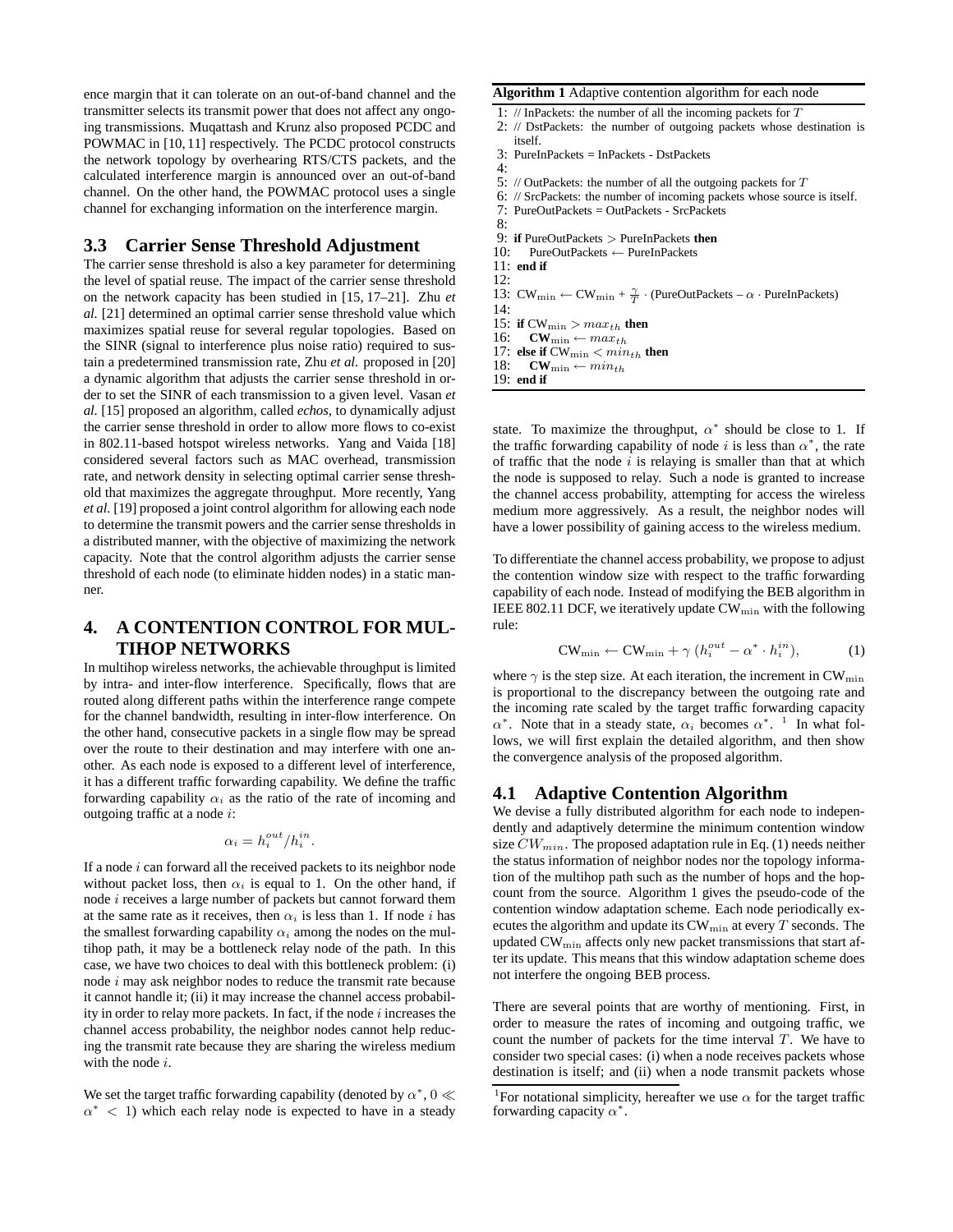source is itself. Whether or not to consider these cases may result in a large discrepancy between the amount of the incoming and outgoing traffic. Because these cases do not affect the forwarding capability (and hence the adaptation of  $CW_{\min}$ ), we ignore them on lines 3 and 7 in Algorithm 1.

Second, on the lines 9–11, an upper bound is placed on the rate of outgoing traffic. Even though there is no incoming packets, the packets accumulated in the buffer can be transmitted. For a short time interval, the outgoing rate could be higher than the incoming rate depending on the buffer size, and it may lead to a false decision in updating CWmin in Eq. (1). This is the reason that we limit the rate estimate of outgoing traffic up to that of incoming traffic.

Third, if the traffic load is sufficiently low and does not incur any packet loss, CW<sub>min</sub> has the tendency to be large with the use of the adaptation rule in Eq. (1). On the other hand, it is also possible that a node cannot reach the target forwarding capability even though it eventually reduces  $CW_{\min}$  to 1. Considering these two extreme cases, we have imposed an upper bound  $max_{th}$  and a lower bound  $min_{th}$  on CW<sub>min</sub> on lines 15–19 in Algorithm 1.

# **4.2 Convergence Analysis of the Proposed Algorithm**

Here, we give a convergence analysis of Algorithm 1. In our analysis, we deal with the channel access probability of each node instead of the CW size, which will be further corroborated in Remark 2. Consider a multihop wireless network consisting of a set of N nodes, denoted by  $\mathcal{N} = \{1, 2, \cdots, N\}$ . Similar to what has been done in [19], we derive the saturation throughput of each node. We simplify our analysis by assuming that the carrier sense threshold and the transmit power are the same for all the nodes, and the hidden node effect is not significant. However, our analysis can be straightforwardly extended to a general network scenario, which will be a subject of our future work.

Let  $p_i$  and  $q_i$  denote, respectively, the probability that node i transmits in any virtual time slot and the conditional collision probability of node i given that a transmission attempt is made. Then,  $q_i$  can be expressed as

$$
q_i = 1 - \prod_{j \in C_i} (1 - p_j),
$$

where  $C_i$  denote the set of nodes whose simultaneous transmission will collide with node  $i$ . Further, the average virtual time slot seen by node  $i$ , denoted by  $v_i$ , is

$$
v_i = p_i [(1 - q_i)T_s + q_i T_c] + (1 - p_i) [(1 - q_i)\sigma + q_i T_b],
$$

where  $T_s$ ,  $T_c$ ,  $T_b$ , and  $\sigma$  denote the durations of a successful transmission, a collision, a busy channel, and the idle slot time, respectively. Now, we can obtain the saturation throughput of node  $i$ , denoted by  $q_i(\mathbf{p})$  where  $\mathbf{p} = (p_1, \dots, p_N)$ , as follows.

$$
g_i(\mathbf{p}) = \frac{lp_i\left(1 - q_i(\mathbf{p}_{-i})\right)}{v_i(\mathbf{p})},\tag{2}
$$

where  $\mathbf{p}_{-i} = (p_1, \cdots, p_{i-1}, p_{i+1}, \cdots, p_N)$  and l is the payload size.

Let  $h_i^{\text{in}}(\textbf{p})$  and  $h_i^{\text{gen}}(\textbf{p})$  denote the incoming rate of node i and the data rate generated by node *i*, respectively. Further,  $h_i^{\text{out}}(\mathbf{p})$ and  $h_i^{\text{rel}}(\mathbf{p})$  denote the total outgoing rate and the relayed data of node i, respectively. Then, we have

 $\epsilon$ 

$$
h_i^{\text{out}} = \begin{cases} g_i, & \text{if } h_i^{\text{in}} + h_i^{\text{gen}} \ge g_i; \\ h_i^{\text{in}} + h_i^{\text{gen}}, & \text{otherwise.} \end{cases}
$$

and

$$
h_i^{\text{rel}} = \begin{cases} g_i h_i^{\text{in}} / (h_i^{\text{in}} + h_i^{\text{gen}}), & \text{if } h_i^{\text{in}} + h_i^{\text{gen}} \ge g_i; \\ h_i^{\text{in}}, & \text{otherwise.} \end{cases}
$$

Also,

$$
h_i^{\text{in}} = \sum_{j \in S_i} \beta_{ji} h_j^{\text{out}},\tag{3}
$$

where  $S_i$  and  $\beta_{ji}$  denote a set of nodes sending traffic to node i and the fraction of  $\dot{h}^{\text{out}}_j$  sending to node *i*, respectively.

At each time instance, we update the channel access probability  $p_i$ according to the following iterative algorithm.

$$
p_i(t+1) = p_i(t) - \gamma \left\{ h_i^{\text{rel}}(\mathbf{p}(t)) - \alpha h_i^{\text{in}}(\mathbf{p}(t)) \right\},\qquad(4)
$$

where the step size  $\gamma > 0$  and  $0 < \alpha < 1$ .

The rationale for introducing  $\alpha$  (< 1) in Eq. (4) is as follows. Consider the case of  $\alpha = 1$ . Then, once  $h_i^{\text{in}}(\mathbf{p}) + h_i^{\text{gen}}$  becomes smaller than  $g_i(\mathbf{p}), h_i^{\text{rel}}(\mathbf{p}) - \alpha h_i^{\text{in}}(\mathbf{p}) = 0$  in Eq. (4) and  $p_i$  will be unchanged and remain an unnecessarily large value, which makes node  $i$  under-utilized while unnecessarily decreasing the throughput of neighbor nodes. This situation results in degradation of the end-to-end throughput. The condition of  $h_i^{\text{in}}(\mathbf{p}) + h_i^{\text{gen}} < g_i(\mathbf{p})$ corresponds to the unsaturated condition of node  $i$ . Hence, we hereafter assume that every node operates under the saturation condition, i.e.,  $h_i^{\text{in}}(\mathbf{p}) + h_i^{\text{gen}} \ge g_i(\mathbf{p})$  is satisfied, by a proper choice of  $\alpha < 1$ .<sup>2</sup> Then, Eq. (4) becomes

$$
p_i(t+1) = p_i(t) - \gamma f_i(\mathbf{p}(t)),\tag{5}
$$

where  $f_i(\mathbf{p}(\mathbf{t})) = g_i(\mathbf{p}(\mathbf{t})) h_i^{\text{in}}(\mathbf{p}(\mathbf{t})) / (h_i^{\text{in}}(\mathbf{p}(\mathbf{t})) + h_i^{\text{gen}}) - \alpha h_i^{\text{in}}(\mathbf{p}(\mathbf{t})).$ Now, we give the convergence result of Eq. (5) as follows.

**Theorem 1** *The update algorithm (Eq. (5)) converges to a unique equilibrium of* p ∗ *if*

$$
\gamma < v_{\min}^2 / \left[l \left\{1 + (\alpha + 2)S_{\max}\right\} \max(T_b, T_c)\right],
$$

*and*

$$
\sum_{k\neq i} \frac{\partial}{\partial p_k} \left( \left| \frac{g_i \sum_{j \in S_i} \beta_{ji} g_j}{\sum_{j \in S_i} \beta_{ji} g_j + h_i^{\text{gen}}} \right| + \alpha \left| \sum_{j \in S_i} \beta_{ji} g_j \right| \right) < \frac{\partial f_i}{\partial p_i},
$$

 $\forall p, \forall i$ *, where*  $S_{\text{max}} = \max_i S_i$  *and*  $v_{\text{min}} = \min_{p, i} v_i$ *.* 

PROOF. By Eq. (5), together with Eq. (3) and  $h_i^{\text{in}} + h_i^{\text{gen}} \ge g_i$ ,

$$
\left| \frac{\partial f_i}{\partial p_i} \right| = \left| \frac{h_i^{\text{in}} \frac{\partial g_i}{\partial p_i} + g_i \frac{\partial h_i^{\text{in}}}{\partial p_i}}{h_i^{\text{in}} + h_i^{\text{gen}}} - \frac{g_i h_i^{\text{in}} \frac{\partial h_i^{\text{in}}}{\partial p_i}}{(h_i^{\text{in}} + h_i^{\text{gen}})^2} - \alpha \frac{\partial h_i^{\text{in}}}{\partial p_i} \right|
$$
  

$$
\leq \left| \frac{\partial g_i}{\partial p_i} \right| + (\alpha + 2) \sum_{j \in S_i} \beta_{ji} \left| \frac{\partial g_j}{\partial p_i} \right|
$$
  

$$
\leq \left| \frac{\partial g_i}{\partial p_i} \right| + (\alpha + 2) S_{\text{max}} \left| \frac{\partial g_j}{\partial p_i} \right|,
$$
 (6)

<sup>&</sup>lt;sup>2</sup>In fact, our simulation studies show that a value of  $\alpha$  which is slightly smaller than 1 is sufficient to make every node operate under the saturation condition.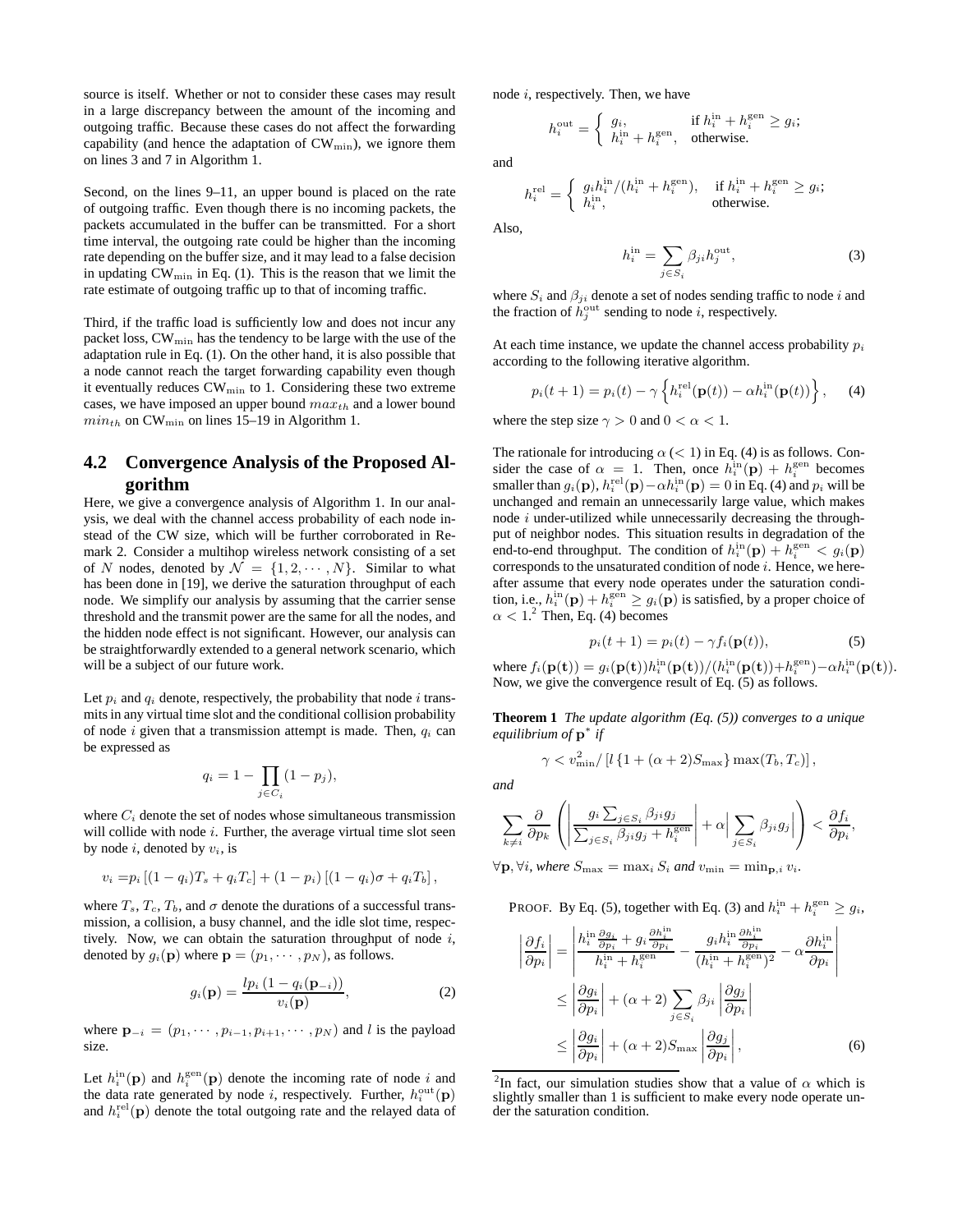| Propagation                        | Two-ray            | Antenna height             | 1.5 <sub>m</sub> |
|------------------------------------|--------------------|----------------------------|------------------|
| Tx power                           | 8.58 dBm           | SNR thresh                 | 10dB             |
| R <sub>x</sub> thresh              | $-64.37$ dBm       | CS thresh                  | $-78.07$ dBm     |
| Fixed $CW_{max}$                   | 1023               | RTS/CTS                    | Enabled          |
| $\overline{DCF}$ CW <sub>min</sub> | 31                 | Data rate                  | $5$ Mb/s         |
| $max_{th}$                         | 31                 | Target capability $\alpha$ | 0.99             |
| $min_{th}$                         |                    | Step size $\gamma$         | 0.09             |
| Routing                            | <b>AODV/Static</b> | Sampling interval $T$      | Ιs               |

**Table 1: Default parameters used in ns-2 simulation.**

where  $S_{\text{max}} = \max_{i \in \mathcal{N}} S_i$ . Meanwhile, by Eq. (2),

$$
\frac{\partial g_i}{\partial p_i} = \frac{l(1 - q_i)(p_i \sigma + (1 - p_i)T_b)}{v_i^2},\tag{7}
$$

and

$$
\left|\frac{\partial g_j}{\partial p_i}\right| \le \left|\frac{lp_j}{v_j^2}(p_j T_c + (1-p_j)T_b)\prod_{k \in C_j \setminus i} (1-p_k)\right|.\tag{8}
$$

Hence, by Eqs. (7) and (8), Eq. (6) can be expressed as

$$
\left|\frac{\partial f_i}{\partial p_i}\right| \le \frac{l\{1+(\alpha+2)S_{\text{max}}\}\max(T_b, T_c)}{v_{\text{min}}^2},\tag{9}
$$

where  $v_{\min} = \min_{\mathbf{p},i} v_i$ . Consequently, from [2, Proposition 1.1 and 1.11 in Chap. 3],  $p(t)$  generated by Eq. (5) converges to a unique equilibrium, denoted by  $p^*$ , if

$$
\gamma < v_{\min}^2 / [l \left\{ 1 + (\alpha + 2) S_{\max} \right\} \max(T_b, T_c)]
$$

and  $\sum_{k\neq i} |\partial f_i/\partial p_k| < \partial f_i/\partial p_i$ , which becomes, by Eq. (5),

$$
\sum_{k \neq i} \frac{\partial}{\partial p_k} \left( \left| \frac{g_i \sum_{j \in S_i} \beta_{ji} g_j}{\sum_{j \in S_i} \beta_{ji} g_j + h_i^{\text{gen}}} \right| + \alpha \left| \sum_{j \in S_i} \beta_{ji} g_j \right| \right) < \frac{\partial f_i}{\partial p_i},
$$

for  $\forall \mathbf{p}, \forall i$ .  $\Box$ 

**Remark 1 (Stability-throughput tradeoff)** *In general, there exists a tradeoff between the performance and the convergence of (5): As* α *decreases/increases, the convergence region will expand/contract while the end-to-end throughput will decrease/increase. Nevertheless, the conditions for convergence in Theorem 1 is not necessary but sufficient. In practice, for the convergence of (5),*  $\alpha$  *only needs to be slightly smaller than 1. We will further look into the effect of* α *through extensive simulations in the next section.*

**Remark 2 (CW size vs. attempt probability)** *To comply with IEEE 802.11 Standards, we propose in Algorithm 1 a control mechanism for the CW size rather than the attempt probability. However, as previous studies have indicated [5], the relationship between the contention window size*  $CW_i$  and the attempt proba*bility*  $p_i$  *can be expressed as*  $p_i = 2/(CW_i + 1)$  *in an average sense. Thus, all the results in Theorem 1 can be re-derived for*  $CW_i$  in a straightforward manner, by simply using  $\partial f/\partial CW_i =$  $(\partial f/\partial p_i)(dp_i/dCW_i) = [-2/(CW_i+1)^2](\partial f/\partial p_i).$ 

## **5. SIMULATION RESULTS**

To evaluate the performance of our proposed algorithm and compare it against IEEE 802.11 DCF, we have carried extensive simulations using ns-2 in a variety of network scenarios. We have implemented the proposed adaptive contention algorithm in ns-2 (version 2.30), and for more accurate simulation have modified ns-2 such that i) the interference perceived at a receiver is the collective aggregate interference from all the concurrent transmissions; and ii) each node uses physical carrier sense to determine if the medium is free.

The parameter values used in the simulation are given in Table 1. With the parameter setting, the transmission range is approximately 100 m and the carrier sense range is 220 m. The distance of adjacent nodes is set to 90 m for all the simulations. Our simulations are conducted in the following topologies:

- Chain topology: The nodes are placed in a row, and the first node and the last node on the chain are the source node and the destination node, respectively, as shown in Fig. 1. The number of nodes varies from 2 to 9 to evaluate the throughput performance with respect to the number of hops.
- Cross topology: A cross topology consists of two 6-hop chain topologies, which cross at the center node. Nodes near the center node are affected by the interference from the flows belonging to the other multihop path.
- Grid topology: A total of 49 nodes are configured in a 7x7 grid topology. Every node in the network has four neighboring nodes. Packets may be forwarded toward the destination along a detour path as well as the shortest path depending on the routing algorithms.

Both AODV and static routing are used in the cross and grid topologies. We do not consider mobility or node failures in the simulation study. Note that the performance under AODV may not be accurate because it is affected by the route discovery time, route failure, and route re-discovery time in the AODV protocol. Therefore, we also carry out simulation under static routing [1], in order to exclude the effect of routing algorithms on the throughput performance in the cross and grid topologies. We vary the offered traffic load by changing the sending rates of CBR connections from 0.5 Mb/s to 2 Mb/s in the chain, cross, and grid topologies. Each simulation runs for 1000 seconds.

We will first evaluate how the parameters in the contention window adaptation algorithm such as the step size  $(\gamma)$ , the traffic forwarding capability ( $\alpha$ ), the maximum threshold of CW<sub>min</sub> ( $max_{th}$ ), and the sampling time  $(T)$  affect the throughput performance in the chain topology. Then we will compare the performances of the proposed contention algorithm and IEEE 802.11 DCF in a wide variety of multihop network scenarios.

# **5.1 Performance evaluation in the chain topology**

#### *5.1.1 The variation of* CW<sub>min</sub> *w.r.t.*  $\alpha$  *and*  $\gamma$

First we carry out simulation in the chain topology. As shown in (1), there are two tunable parameters of  $\alpha$  and  $\gamma$ , of which the former is the target traffic forwarding capability and the latter is the step size for the adaptive rule.

Fig. 3(a) depicts  $CW_{\text{min}}$  for the default parameters setting in Table 1.  $CW_{\text{min}}$  is initially set to 31. Starting from the initial value at t  $= 0$ , CW<sub>min</sub> gradually converges in less than tens of seconds and then fluctuates constantly. The converged value of  $CW_{\text{min}}$  for each hop is dependent on the interference level it experiences. The first relay node  $n_1$  (at the first hop in Figure 1) has the smallest  $CW_{\text{min}}$ because it receives too many packets but cannot forward them due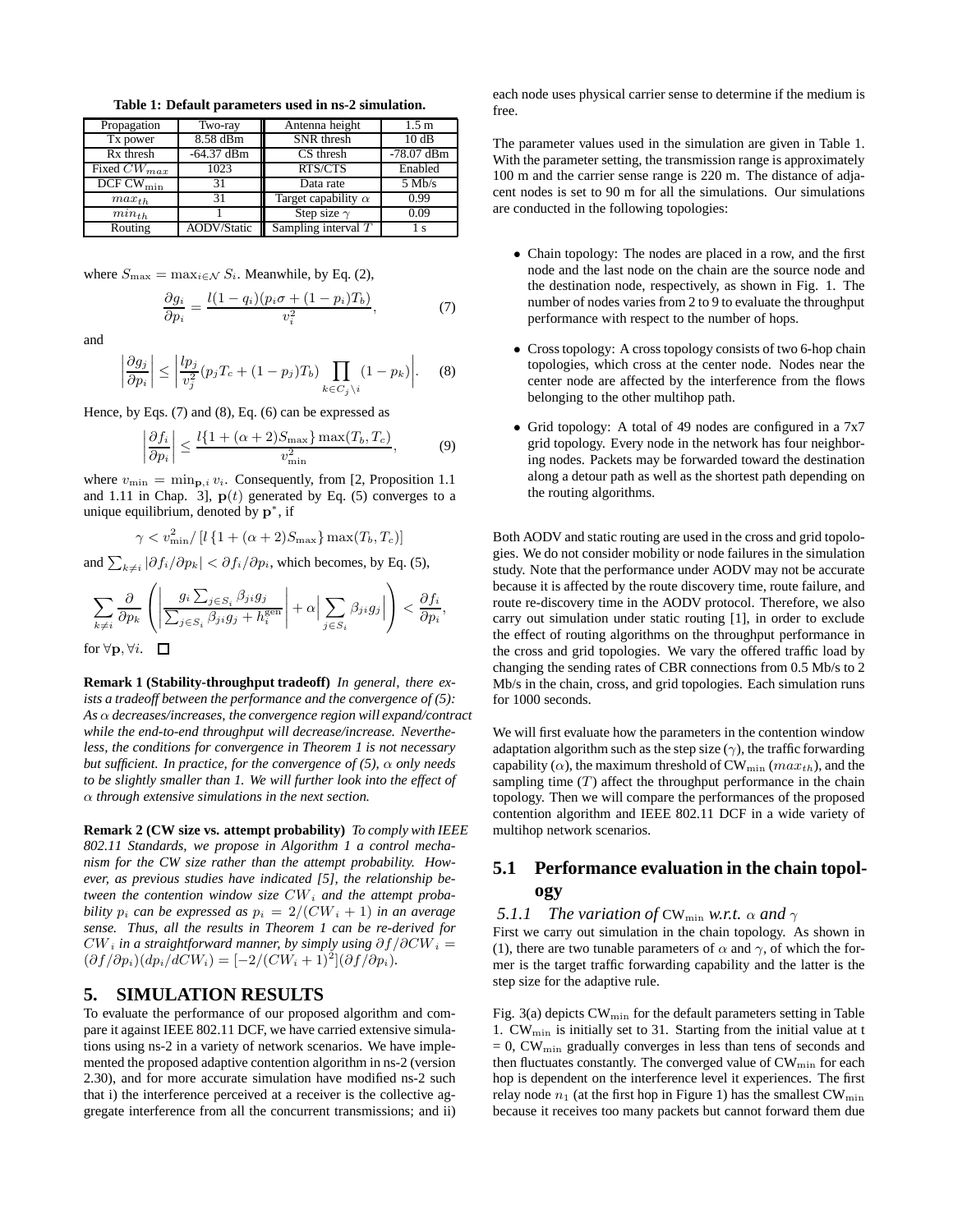to the severe intra-flow interference from the source node. The second and third relay node have the second and third smallest  $CW_{\min}$ , respectively, while the remaining nodes have the maximum value  $max_{th}$ . The reason is that from the 4th hop, the contention among nodes is not severe because they are far from the source node and the rate of relayed traffic is not high. Figure 3(b) depicts  $CW_{min}$ for a larger value of  $\gamma$ . Because  $\gamma$  affects the convergence rate,  $CW_{\text{min}}$  converges faster but fluctuates more dramatically. Fig. 3(c)  $CW_{\text{min}}$  for a smaller value of  $\alpha$ , which is the target traffic forwarding capability. If a node has smaller  $\alpha$ , it is expected to have lower throughput and the corresponding CWmin is higher as shown in Fig. 3(c). In other words,  $\alpha$  affects the converged value of CW<sub>min</sub> in a steady state and the rate at which it can forward.

#### *5.1.2 End-to-end throughput w.r.t.*  $\alpha$ ,  $max_{th}$ , and T

In these sets of experiments, we show that the tunable parameters affect the end-to-end throughput in a multihop wireless network. As stated above,  $\alpha$  is the target forwarding capability and dominantly affects the end-to-end throughput. In Fig. 4(a), the end-toend throughput increases linearly for  $0.9 \le \alpha \le 0.99$ , and in the exceptional case of  $\alpha = 1$ , the throughput goes up to 0.94 Mb/s. Note that each data point reported in the figure is an average of 10 simulation runs. In the all cases, the throughput is much higher than that of IEEE 802.11 DCF.

For a larger  $max_{th}$ , the end-to-end throughput decreases as shown in Fig. 4(b), because in the case of light traffic  $CW_{\text{min}}$  converges to  $max_{th}$ , which may incur a larger delay before the first transmit attempt. The value of  $T$  determines how frequently the value of  $CW_{\min}$  is updated. Therefore, if T is smaller, it is possible to achieve a fine granularity control of CWmin in a variety of dynamic traffic and interference scenarios. However, as a tradeoff, it incurs higher computational overhead because  $CW_{\min}$  is periodically computed at every T seconds.

#### *5.1.3 End-to-end throughput in various scenarios*

The traffic forwarding capability of a node can be affected by various factors such as the network topology, the characteristics of physical RF devices, and traffic patterns. First, Fig. 5(a) gives the end-to-end throughput with respect to the carrier sense range. With a smaller carrier sense range, the level of spatial reuse (and the number of concurrent transmissions) is increased. As shown in Fig. 5(a), in the entire range the contention window adaptation algorithm outperforms IEEE 802.11 DCF by 23–51 % in terms of the end-to-end throughput. We vary the offered traffic load from 0.5 Mb/s to 2 Mb/s. Fig. 5(b) gives the end-to-end throughput with respect to the offered load. Under lightly offered loads, the performance does not differ dramatically between the two protocols. However, the throughput improvement is quite significant when the offered load exceeds 0.8Mb/s. The end-to-end throughput is improved by 11–32% when the offered load is larger than 0.8 Mb/s. We also vary the number of hops in the chain topology from 3 to 8 hops. As shown in Fig. 5(c), as the number of hops increases beyond 4 hops, our algorithm significantly outperforms IEEE 802.11 DCF. When the number of hops is less than or equal to 4 (i.e., short multihop paths), all the nodes are within the carrier sense range of the first two nodes, and thus the improvement is not significant. This issue is expected to be resolved by adjusting the carrier sense range for better spatial reuse.

# **5.2 Performance evaluation in the cross and grid topologies**

Fig. 6 gives the end-to-end throughput versus the offered load in the cross and grid topologies. Similar to Fig. 5(b) for the chain topology, Fig. 6 shows a similar performance trend. Under light traffic loads, the obtained throughput is the same between the proposed adaptation algorithm and IEEE 802.11 DCF. However, as the offered load increases, the improvement becomes more notable under all the cases.

Fig. 6(a) shows the end-to-end throughput for the cross topology. When static routing is used, the throughput achieved under the contention window adaptation algorithm is increased by 20–31 % under the heavy offered load. When AODV is used, the improvement is approximately 24–35 %. The performance difference between the two routing protocols lies in the inefficiency of AODV in stationary networks. Similarly, in the grid topology we observe that the contention window adaptation algorithm outperforms IEEE 802.11 DCF by 11–26 % under static routing and 15–40 % under AODV.

# **6. CONCLUSION**

We have studied the issue of improving the end-to-end throughput performance of IEEE 802.11 DCF-operated multihop wireless networks. In particular, we have focused on the use of contention resolution algorithms, e.g., the BEB mechanism in IEEE 802.11 DCF. We have proposed a fully distributed contention window adaptation scheme for tuning the minimum contention window size,  $CW_{min}$ , in order to equate the forwarding capability of every node on a multihop wireless path, with the objective of improving the end-to-end throughput of the multihop path. We have derived a sufficient condition for the convergence of the proposed algorithm, and carried out ns-2 simulation. The simulation results have shown that the proposed scheme efficiently controls the contention among nodes and gives a 20–35 % performance improvement with respect to the end-to-end throughput than conventional IEEE 802.11 DCF.

We have identified several avenues for future research. First, we are implementing the proposed scheme on an IEEE 802.11 based testbed with MadWifi drivers laying on top of Atheros chipsets, in order to empirically evaluate the performance. We will also extend the convergence analysis in a more general network scenario, where nodes may use different values of the transmit power and the carrier sense threshold, nodes may be mobile, and hidden nodes may exist.

## **7. ACKNOWLEDGMENTS**

This research is supported in part by National Information Society Agency (NIA), Korea and by the Ubiquitous Computing and Network (UCN) Project, the Ministry of Information and Communication (MIC) 21st Century Frontier R&D Program in Korea.

### **8. REFERENCES**

- [1] Static routing. http://www.winlab.rutgers.edu/∼zhibinwu/html/ Routing\_Agent.html.
- [2] D. Bertsekas and J. Tsitsiklis. *Parrallel and Distributed Computation: Numerical Methods*. Prentice Hall, 1989.
- [3] G. Bianchi. Performance analysis of the IEEE 802.11 distributed coordination function. *IEEE journal of Selected Areas in Communications(JSAC)*, 2003.
- [4] G. Bianchi and I. Tinnirello. Kalman filter estimation of the number of competing terminals in an IEEE 802.11 network. In *Proc. of IEEE INFOCOM*, 2003.
- [5] F. Cali, M. Conti, and E. Gregori. Dynamic tuning of the IEEE the 802.11 protocol to achieve a theoretical throughput limit. *IEEE/ACM Transactions on Networking*, 2000.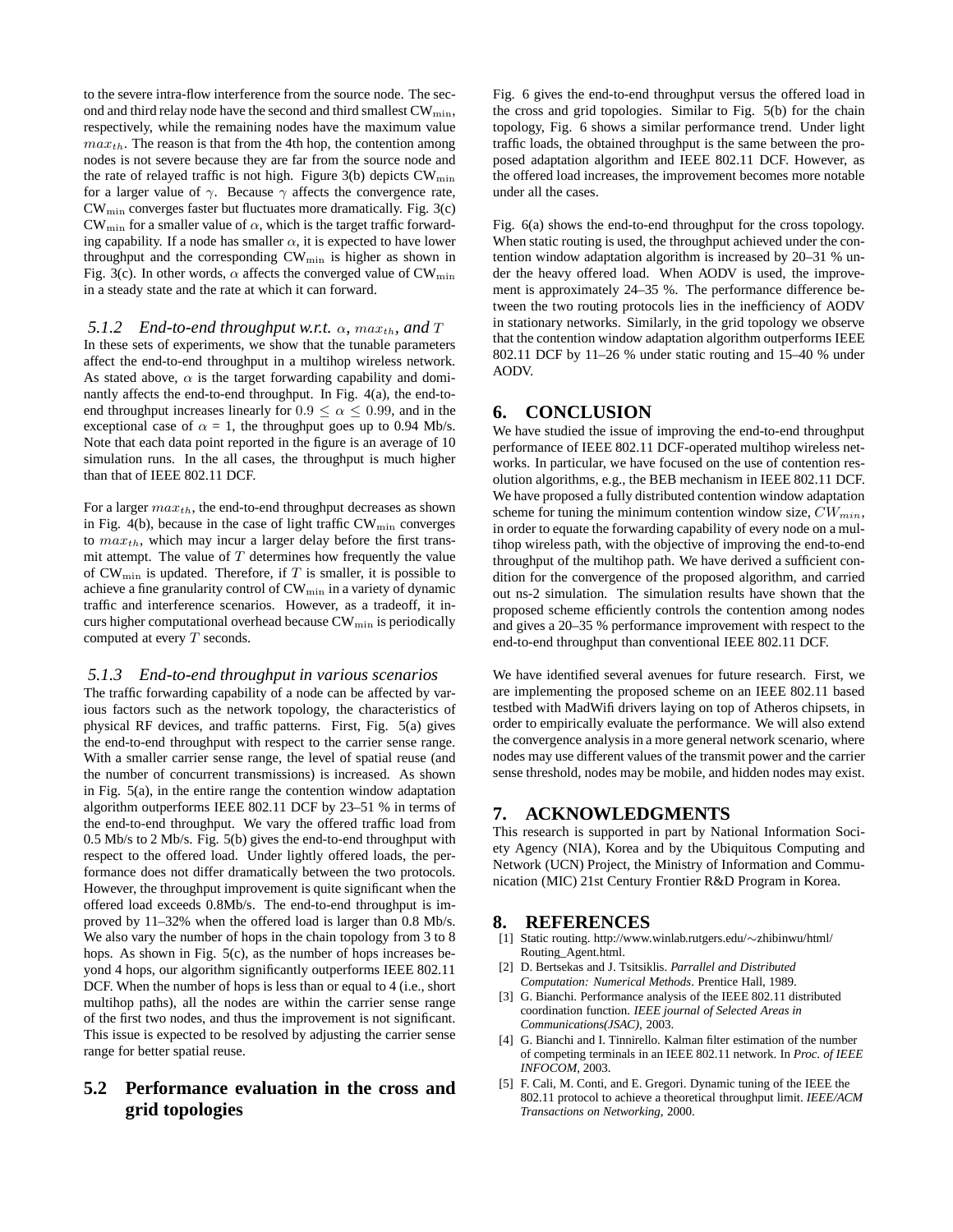

**Figure 3: The variation of CW**min **with respect to time for the sets of** α **and** γ **in the chain topology.**



**Figure 4: Throughput results with respect to the parameters**  $(\alpha, max_{th}, \text{and } T)$  **in the chain topology.** 



**Figure 5: End-to-end throughput results with respect to the carrier sense range, the offered load, and the number of hops in the chain topology.**



**Figure 6: The aggregate throughput results with respect to the offered load in the cross and grid topologies.**